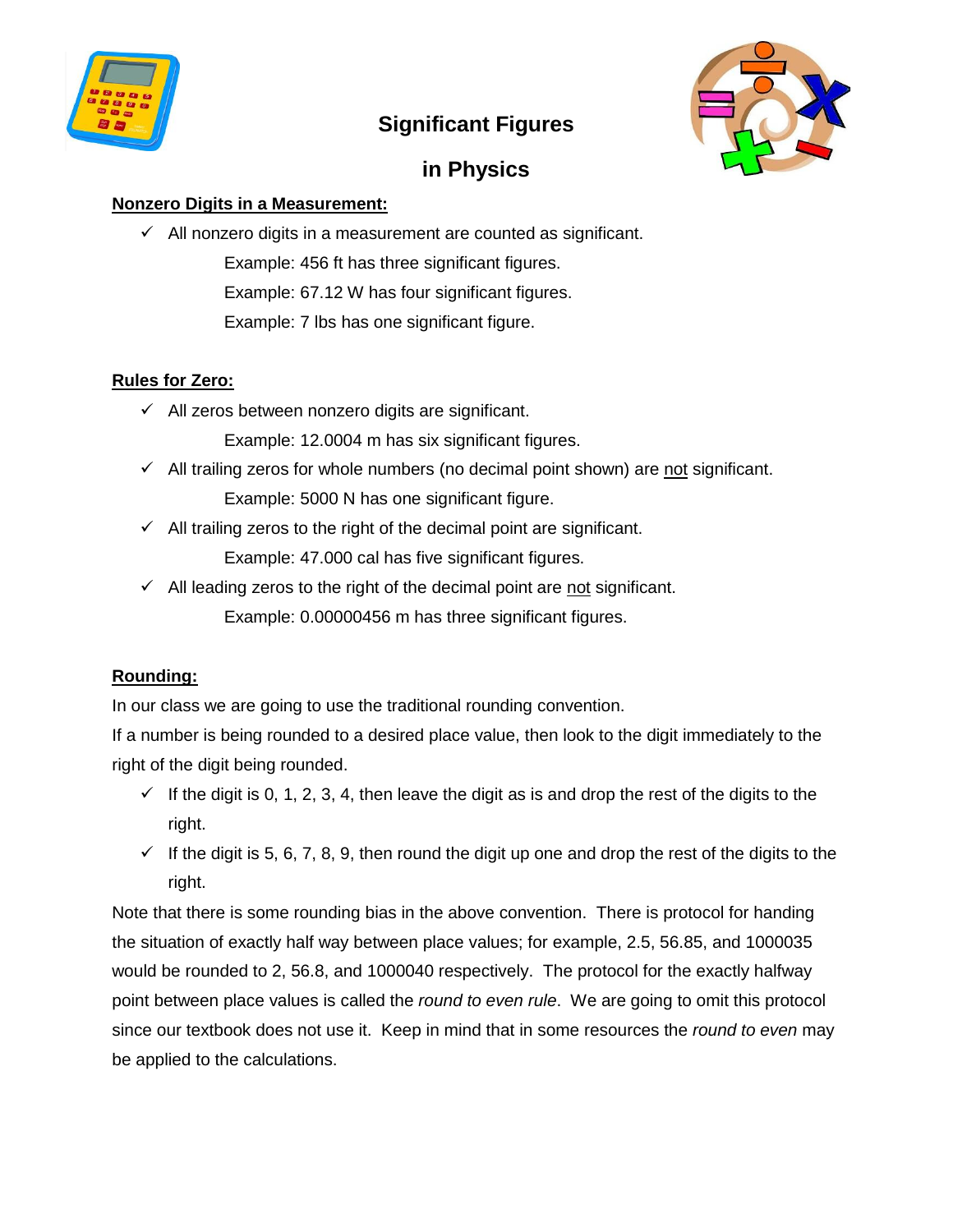#### **Mathematical Operations:**

It is important to know how to apply the conventions for rounding answers of calculations that use data (measurements). The rules for multiplication/division and addition/subtraction are shown below:

 $\checkmark$  When multiplying or dividing numbers that are measurements, round the result to the least number of significant figures in all the data used in the calculations, this includes any combination of multiplication and division.

Example: (2.30 m)(323.5 m) = 744 m<sup>2</sup> (Rounded to three significant figures) Example: 145.076 N/24 kg = 6.0 m/s<sup>2</sup> (Rounded to two significant figures)

 When adding or subtracting numbers, count the **NUMBER OF DECIMAL PLACES** to determine the number of significant figures. The answer cannot **CONTAIN MORE PLACES AFTER THE DECIMAL POINT THAN THE SMALLEST NUMBER OF DECIMAL PLACES** in the numbers being added or subtracted.

Example:  $12.5$  J –  $4.0567$  J =  $8.4$  J Example: 1.23 x 10<sup>7</sup> kcal + 4.567 x 10<sup>7</sup> = 5.80 x 10<sup>7</sup> kcal Example:  $(1.2 \times 10^4 \text{ kg}) + (3.5 \times 10^3 \text{ kg}) = (1.2 \times 10^4 \text{ kg}) + (0.35 \times 10^4 \text{ kg}) = 1.6 \times 10^4 \text{ kg}$ 

The rule above can get a little tricky for whole numbers.

Example: Suppose 6, 543 m is added to 4,500 m. The first distance includes four significant figures and the second has two significant figures. Thus the sum would be rounded to the hundreds place.

 $6,543$  m + 4,500 m = 11, 043 m = 11, 000 m (Rounded to the hundreds place)  $= 1.10 \times 10^4$  m (Scientific notation removes ambiguity)

#### **Arithmetic Combinations:**

In all calculations that contain a mixture of addition/subtraction and multiplication/ division you will need to apply the order of operations and use the two rules above for rounding; however, you should carry out all calculations without rounding until the last computation. For all